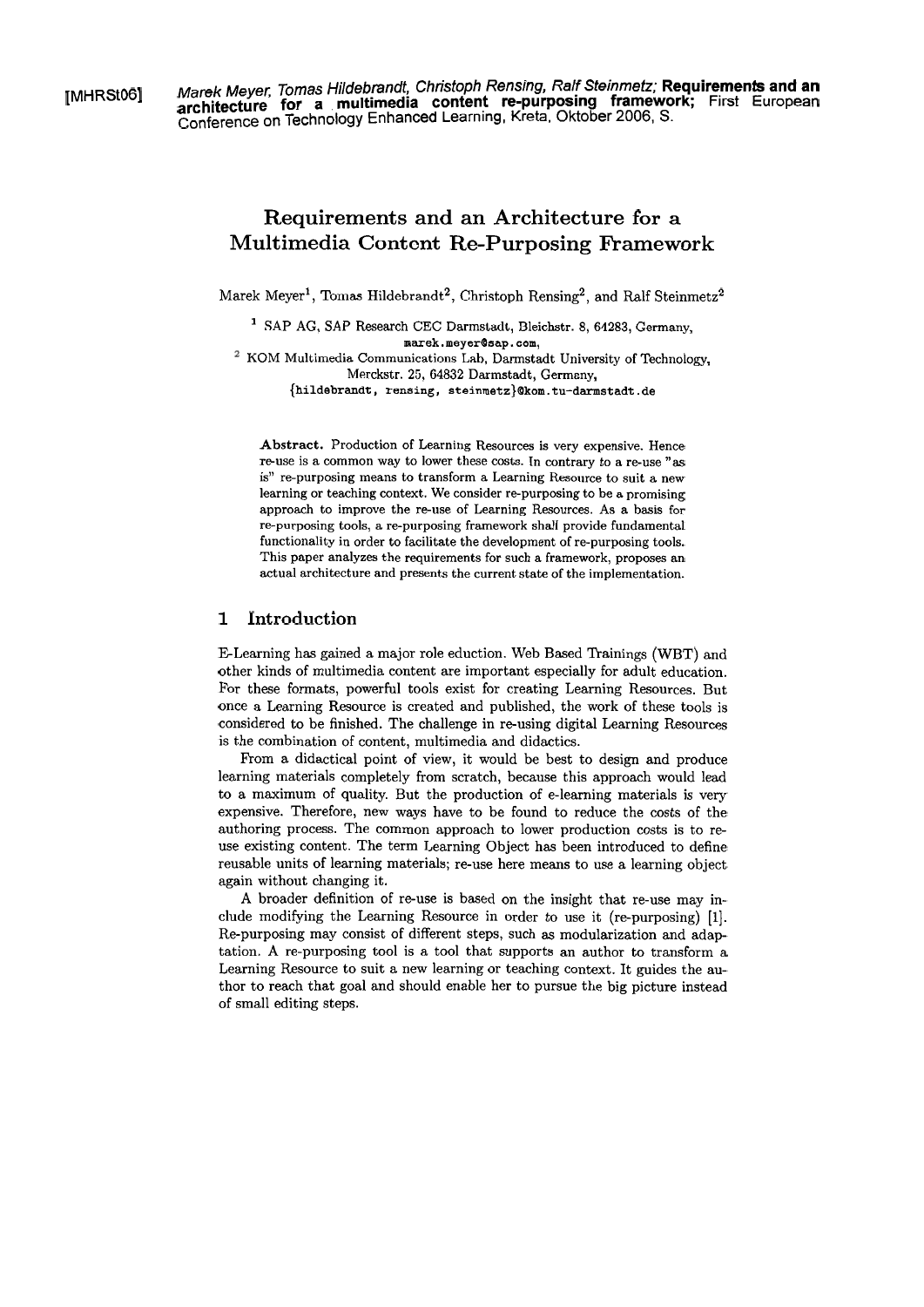Developing such a re-purposing tool is a complex task. Therefore, this paper focuses on the development of a re-purposing framework, which facilitates the implementation of re-purposing tools.

This paper is organized as follows: In the second chapter, we analyze the requirements for a re-purposing framework. Related work is discussed in chapter three. Chapter four presents a brief solution approach which is then transformed into an actual architecture and implementation in chapters five and six. Finally, conclusions and an outlook are presented in the seventh chapter.

### **2 Requirements for a Re-Purposing Framework**

As shown in the introduction, there is need for a generic re-purposing framework. The requirements for such a framework are analyzed in this section. The repurposing framework should not be one application with a fixed functionality and front-end, but a basis on which different applications can be built. The core requirements are:

*Format Independence:* The intended framework must be format-independent in a way that an application using the framework will be enabled to deal with resources in different formats. Ideally, the application should be format-independent.

*Support for Structured Multi-Document Resources:* Learning Resources may consist of multiple documents. Usually, there are links between these documents, which turn a set of single documents into a meaningful ensemble. Those links may be hyperlink-like references between content-documents or references in a manifest document. Therefore it is necessary to regard several documents **as** one logical resource as well as to give the possibility to regard each single document.

*Enhanced Support for Content Analysis:* An intelligent re-purposing tool, which supports the user to reach her goals, has to know about the details of the Learning Resource contents. It would, for example, be helpful for restructuring tasks if the structure of a Course could be shown to the User; possibly enriched with information about the relations between different text blocks (e.g. coherence of text blocks or which didactical roles they play).

*Modification of Content Without Unintended Information Loss:* Analysis of the content is only the first step of re-purposing. The data has also to be changed by the application. These changes should take place without losing relevant information (e.g. formatting). This is a challenge because the analysis works on an abstract data model.

*Extensibility*: The re-purposing framework should be designed as an open framework for various re-purposing applications. Hence, extensibility should be considered as one of the core requirements. Extensibility comprises especially new formats, new re-purposing processes and new content analysis methods.

# **3 Related Work**

Authoring tools for Learning Resources mostly Support creation and simple editing, but no re-purposing. Furthermore, many authoring tools bring along their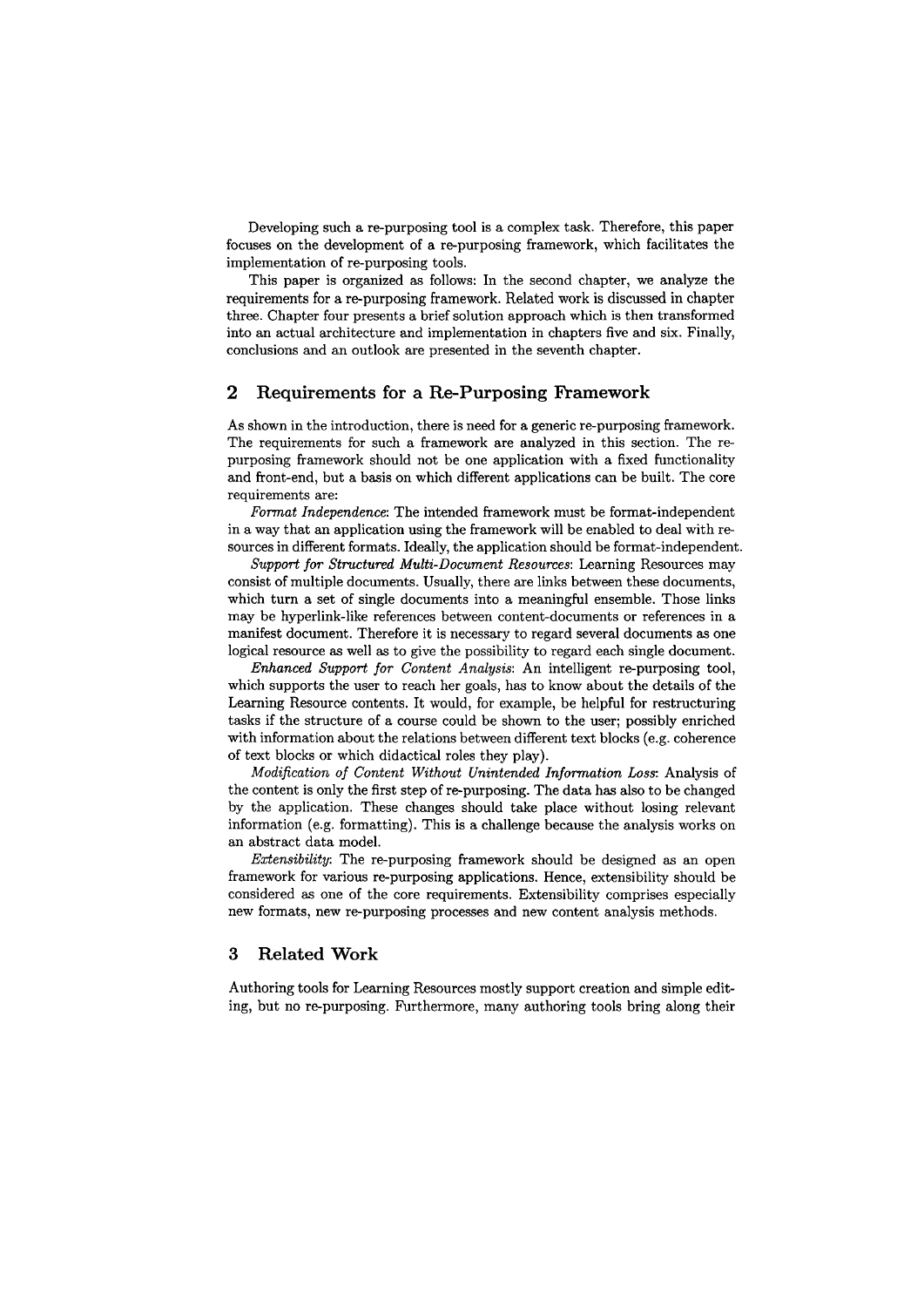own source format. A created Learning Resource is rendered into a target format for publishing. Those Learning Resources can only be edited by the authoring tool, and only if the original source is available. There are some tools that prcvide basic adaptation support. But the functionality is always restricted to a small set of document formats and adaptations types. Examples for such tools are SYSTRAN office plug-ins [2] and the slide master feature of Microsoft PowerPoint. However, the approach of using one separate tool for each adaptation type for each format leads to a confusing number of programs. And each of these programs behaves differently. We currently do not know of any editing tool that offers support for arbitrary adaptations for different document formats.

**A** wide-spread approach for covering several docurnent formats by one tool is to use an abstract intermediate format. A popular approach is to use the XML File Format of OpenOffice as intermediate format and filters for importing and exporting various other document formats [3,4]. Another project that uses an intermediate format is ALOCoM *[5].* ALOCoM uses a proprietary intermediate format in combination with a simple ontology for content elements.

Bayer1 et al. have developed methods for semantic analysis of document markup (cf. [6]). They propose to use three levels of semantic document markup: a structural level, a thematic level and a rhetorical level. An implementation exists that uses XML as markup language and Prolog for semantic analysis. However, only one document format is supported: all contents have to be available as DocBook documents.

#### **4 Application Examples**

Two example applications may illustrate the use of a re-purposing framework. The first example is an adaptation tool that adapts a Learning Resource to a particular corporate design. The second example is a modularization tool, which decomposes a Learning Resource into several smaller Learning Resources.

A corporate design consists of several layout elements and styles, which form a unique appearance that is recognized by customers. Parts of a corporate design are e.g. logos, particular fonts, text colors and sizes, as well as rules for text alignment and image placement. The difficulty in changing the layout of a Learning Resource in order to fit a new corporate design is to identify layout elements with a particular meaning. For example, headlines have to be formatted different than plain text or image captures. If logos are to be replaced, we have to tell apart logos from all other images. An adaptation tool could benefit from a re-purposing framework by re-using existing functionality and focusing on the primary task.

As a second example we consider a tool that modularizes a Learning Resource into several smaller Learning Resources. Again detailed semantic information about the content elements would be required for performing the task. Consider that a modularization algorithm calculates module boundaries based on the similarity of text passages. Using the re-purposing framework, the modularization tool could first calculate the similarity of text passages and attach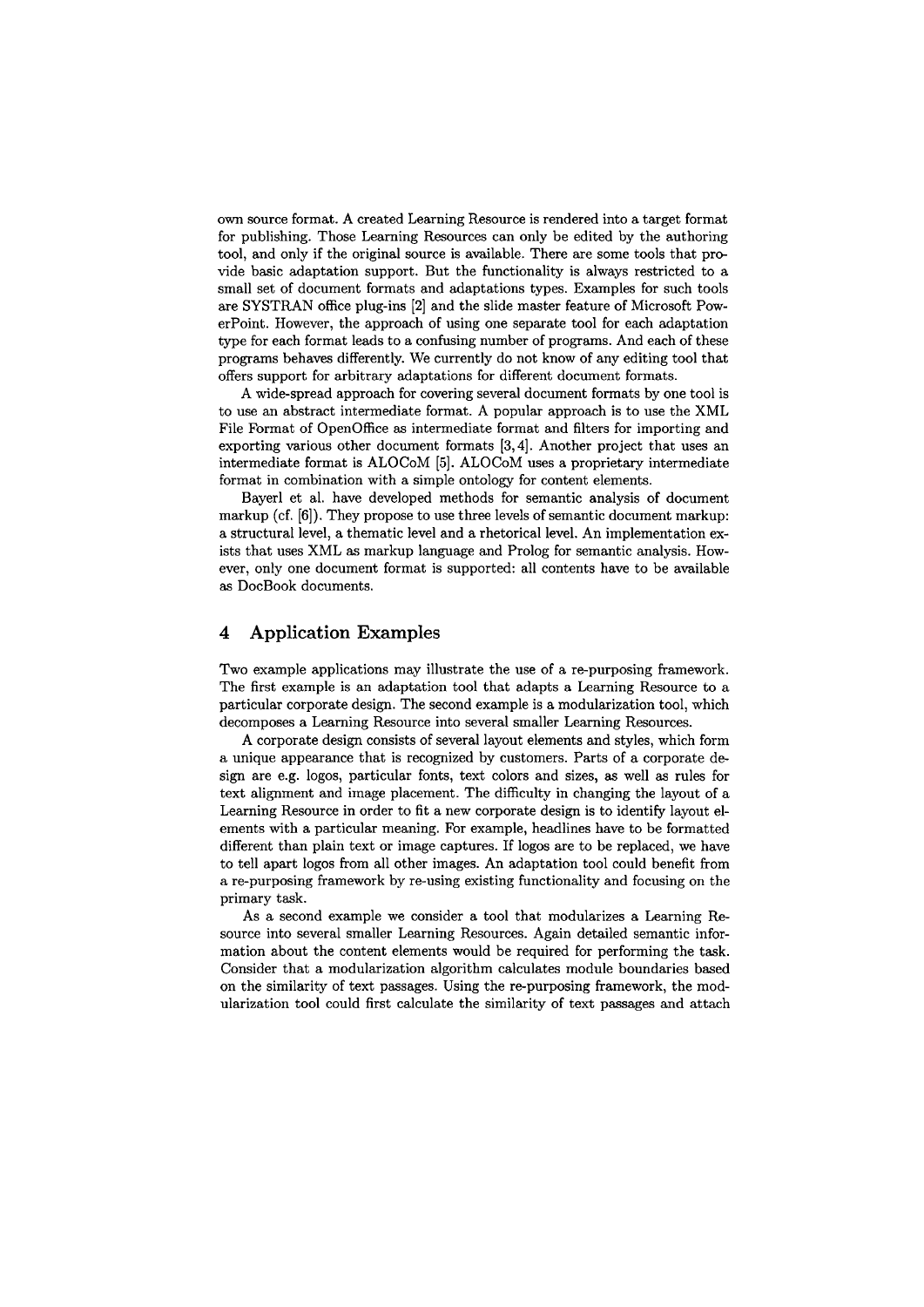that information to the content elements. The boundaries would be technically realized by propagating the boundaries to the format-specific layer, where finally the Learning Resources are technically decomposed.

#### **5 Re-Purposing Framework**

For realizing a re-purposing framework that fulfills the aforementioned requirements, we decided to create representations of the Learning Resource contents on multiple layers, each with an increasing abstraction level. The proposed layers are:

- A physical representation layer which represents the involved files **as** they exist on disk
- An object-oriented representation layer that represents the content structure **as** an object tree
- **A** semantic representation layer that represents the content structure **as** <sup>a</sup> semantic graph enriched by semantic information

On the object-oriented representation layer a so-called Object-Oriented Content Representation (OOCR) will represent the structural entities of the documents **as** a tree of objects. These objects are also the entities which provide methods for modifying the content.

The semantic representation layer will consist of an RDF model called Semantic Content Representation (SCR) that contains the structural information of the OOCR plus additional semantic markup and relations. The SCR also provides the required format abstraction by using a generic Content Ontology. The Content Ontology will provide the necessary concepts for interpretation of the SCR.



**Fig.** 1. Components of the Re-Purposing Framework.

However, although an RDF model is very helpful for analysis, it is not suitable for changing the content. If changes were performed directly on the Semantic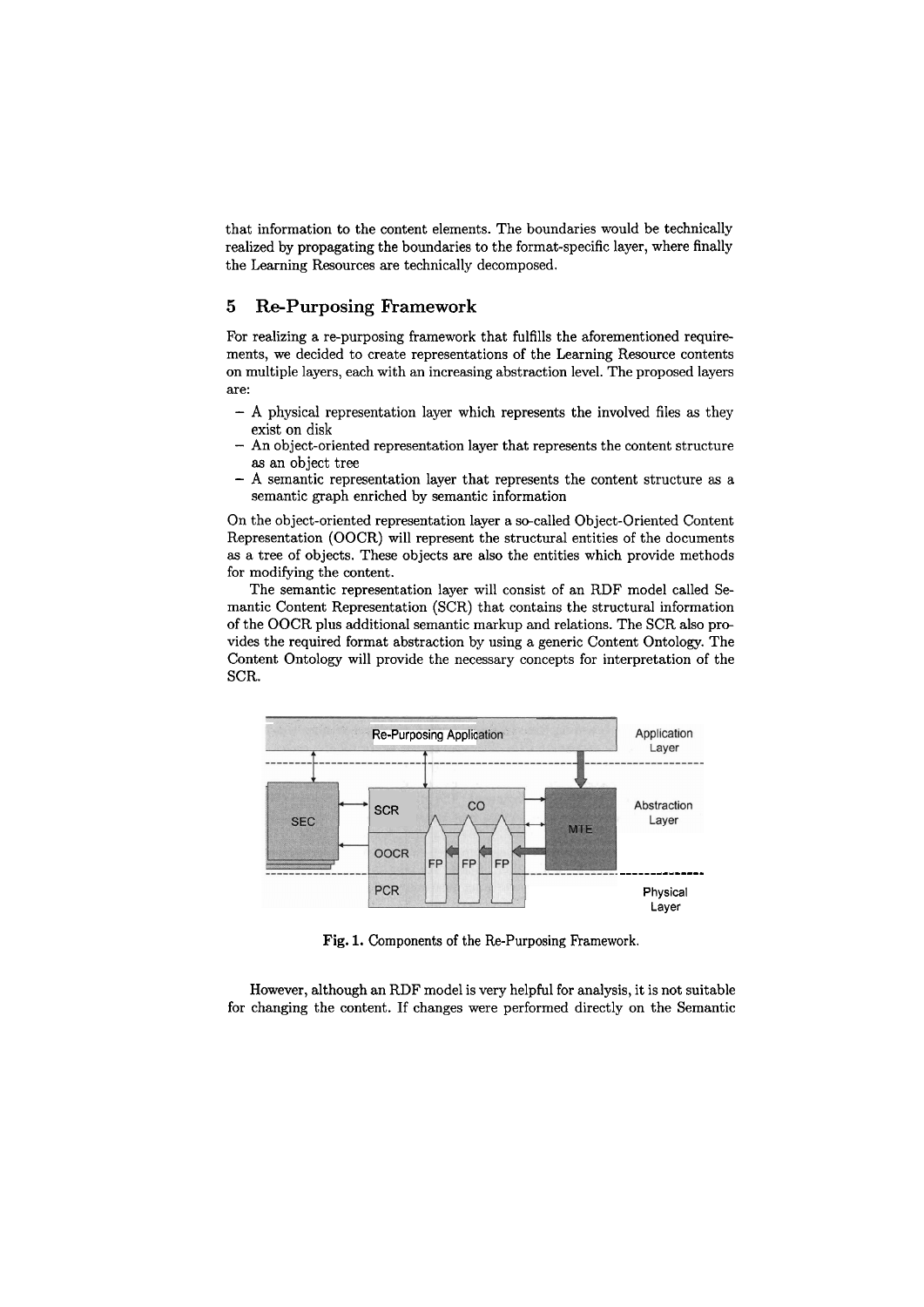Content Representation, it would be necessary to transform this model back into the original format - which would lead to information loss. Therefore, all modifications are propagated by a Modification Transaction Engine (MTE) to the OOCR, where they can be performed format-specific. Content modifications are formulated by re-purposing applications as atomic, format-independent modification commands.

The complete architecture is illustrated in Fig. 1. Re-purposing tools mainly interact with the framework via the SCR.

The ability for handling particular document formats is added to the framework by format plug-ins. **A** format plug-in contributes format-specific extensions to the framework for handling this document format.

# **6 Implementation**

We have implemented a first version of the presented re-purposing framework. Currently we provide Support for two formats: HTML and the Sharable Content Object Reference Model (SCORM) **[7].** The framework is combined with a simple SCORM editor that allows to edit and aggregate SCORM-compliant Learning Resources. Framework and SCORM editor together are planned as a basis for a sophisticated re-purposing tool.

The whole application is implemented in Java on top of the Eclipse Rich Client Platform (http://www.eclipse.org/rcp/). It is realized as multiple Eclipse plug-ins, which represent the different components of the architecture. There is one plug-in for the basis system and for each supported content format a separate plug-in. Re-purposing applications are integrated by adding a new Eclipse plugin. For the Semantic Content Representation, we build an RDF model using the Jena semantic web framework.

Up to now, some simple adaptation processes have been implemented to prove the feasibility of the framework architecture. The results are quite promising, as the adaptation processes work satisfactory for the supported formats right now. We have used three different SCORM courses for testing (consisting of 27 to 95 HTML documents). The results of a performance measurement show that the tested courses can be transformed into OOCR and SCR representations in less that 7 seconds, which is .

# **7 Conclusion and Outlook**

In this paper, we have presented the requirements for a re-purposing framework and our architecture for such a framework. The approach of that framework is to separate a re-purposing application as much as possible from the handling of the particular documents. The documents are represented on three different layers as physical documents, an Object-Oriented Content Representation and a Semantic Content Representation. Analysis and modifications are performed via a generic interface that abstracts from particular document formats.